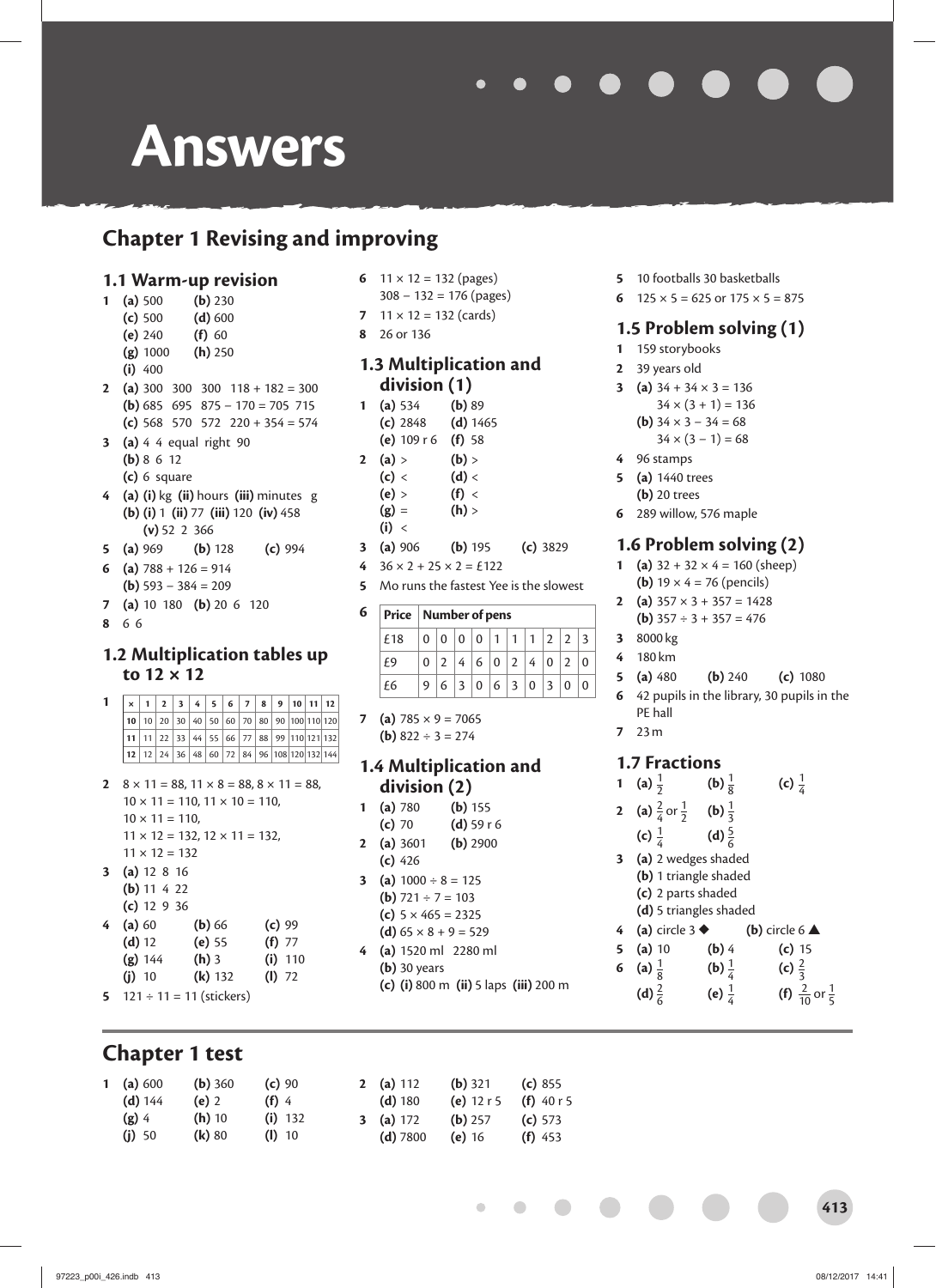

```
4 (a) 864 
(b) (i) 50 (ii) 700 (iii) 240 
(c) (i) < (ii) > (iii) < 
     (iv) > (v) > (vi) < 
(d) (i) cm (ii) g (iii) cm
     (iv) kg (v) m (vi) pounds
     (vii) m cm (viii) km 
 (e) \frac{1}{6}(f) 9 
 (g) \frac{23}{34}(h) 3
 (i) \frac{1}{5}m \frac{4}{5}
```
- **5** two wedges shaded, five parts shaded, one triangle shaded **6**  $\frac{1}{4}$   $\frac{2}{8}$ ,  $\frac{1}{4}$   $\frac{3}{12}$ ,  $\frac{1}{2}$   $\frac{4}{8}$ **7 (a)** 4 cuts **(b)** 36 metres
	- **(c)** 60 metres
	- **(d)** 67 words
	- **(e) (i)** £182 **(ii)** £54 **(iii)** £164

# **Chapter 2 Numbers to and beyond 1000 and their calculation**

#### **2.1 Knowing numbers beyond 1000 (1)**

| 1 | (a) 174  | ( <b>b</b> ) 24 | (c) 6   |  |  |  |
|---|----------|-----------------|---------|--|--|--|
|   | $(d)$ 36 | (e) $112$       | $(f)$ 3 |  |  |  |
|   | $(g)$ 4  | $(h)$ 0         | (i) 63  |  |  |  |
|   | $(j)$ 6  | $(k)$ 174       | (I) 27  |  |  |  |

- **2 (b)** one thousand three hundred and forty-four 1000 300 40 4
	- **(c)** sixteen thousand nine hundred and eighty three 16 000 900 80 3
	- **(d)** six thousand seven hundred 6000 700 0 0
	- **(e)** six thousand eight hundred and fi fty-three 6000 800 50 3

|  | 3 (a) $ \texttt{TTh} $ | Th | Н              | т              | O              |
|--|------------------------|----|----------------|----------------|----------------|
|  | $\overline{0}$         | 1  | $\mathbf{0}$   | $\overline{0}$ | 1              |
|  |                        |    |                |                |                |
|  | $(b)$ TTh              | Th | Н              | Т              | O              |
|  | $\overline{0}$         | 9  | $\overline{2}$ | 1              | $\overline{2}$ |
|  |                        |    |                |                |                |
|  | $(c)$ $ \top\top h$    | Th | Н              | Τ              | O              |
|  | $\Omega$               | 7  | $\overline{0}$ | 3              | 5              |
|  |                        |    |                |                |                |
|  | $(d)$ $\boxed{\top}$   | Th | Н              | Т              | O              |
|  |                        |    | 5              | 3              | 5              |

- $(a) 4 0$ 
	- **(b)** 50 500 5000
	- **(c)** ones tens
	- **(d)** thousands hundreds ten thousands
	- **(e)** thousands 7 ones four thousand and seventy-five 3076
- **5 (a)** B **(b)** C **(c)** B **(d)** C
- **6** 2000 1100 1010 1001
- **7** answers may vary

#### **2.2 Knowing numbers beyond 1000 (2)**

- **1 (a)** 4 5 6 8 9 10
	- **(b)** 40 50 60 80 90 100
	- **(c)** 400 500 600 800 900 1000
	- **(d)** 4000 5000 6000 8000 9000 10 000
	- **(e)** 100 125 150 200 225 250
- **2 (a) (i)** 1737 1739 **(ii)** 9998 10 000 **(iii)** 4105 4107 **(iv)** 5999 6001
	- **(b) (i)** 3890 3910 **(ii)** 1540 1560 **(iii)** 7799 7819 **(iv)** 5990 6010
	- **(c) (i)** 2557 2757 **(ii)** 4405 4605 **(iii)** 7690 7890 **(iv)** 5900 6100
	- **(d) (i)** 67 2067 **(ii)** 8222 10 222 **(iii)** 3050 5050 **(iv)** 5000 7000
- **3 (a)** 237 238
	- **(b)** 1075 1100
	- **(c)** 6500 8500
	- **(d)** 6000 5000
	- **(e)** 2000 1500 1000 500 0
- **4 (a)** 3280 4990 5010
	- **(b)** 6000
	- **(c)** 1000 6000
	- **(d)** 8880 6540 6000 5010 4990 3280 1000

| <b>5</b> (a) 2035 | $(b)$ 20 356 |
|-------------------|--------------|
| (c) 8653          | (d) $86532$  |

**6** 1300 301 300

#### **2.3 Rounding numbers to the nearest 10, 100 and 1000**

- **1**  $A = 3700 B = 4200 C = 5900 D = 7100$  $E = 8000$  F = 8500
- **2** numbers correctly marked on the number line
- **3 (a)** A D E **(b)** B C F
- **4 (a)** ✓ **(b)** ✗ **(c)** ✗ **(d)** ✓ **(e)** ✓ **(f)** ✓
- **5 (a)** 40 10 90 500 200 2020 4090 10 000 **(b)** 100 300 1000 1500 3000 5100 8100 10 000
	- **(c)** 0 0 1000 2000 5000 7000 8000 10 000
- **6** 45 46 47 48 49
- **7** 6995 6996 6997 6998 6999 7001 7002 7003 7004

#### **2.4 Addition with 4-digit numbers (1)**

- **1 (a) (i)** 7346 **(ii)** 3175 **(b) (i)** 8586 **(ii)** 7768 **(c) (i)** 5533 **(ii)** 4598 **(d) (i)** 7642 **(ii)** 9001
- **2 (a)** 13 257 **(b)** 6664 **(c)** 9878
- **3** answers may vary
- **4 (a)** 1554 + 1000 = 2554
	- **(b)** 5528 − 1000 = 4528
	- **(c)** 2139 + 3324 = 5463
- **5** (a) four (b) five (c) five four

#### **2.5 Addition with 4-digit numbers (2)**

- **1 (a)** 4734 **(b)** 7431 **(c)** 7320 **(d)** 6087 **(e)** 8716
- **2** 2477 5532 4849 8611 5722 10 000
- **3** (a)  $\times$  4004 (b)  $\times$  9152 (c)  $\times$  1506
- **4 (a)** 57 279 **(b)** 14 333
- **5 (a)** 2500 m **(b)** £5460 **(c)** 5865 kilowatts
- **6** (a)  $3922 + 3833 = 7755$ **(b)**  $96 + 2622 = 2718$ 
	- **(c)** 5378 + 27 922 = 33 300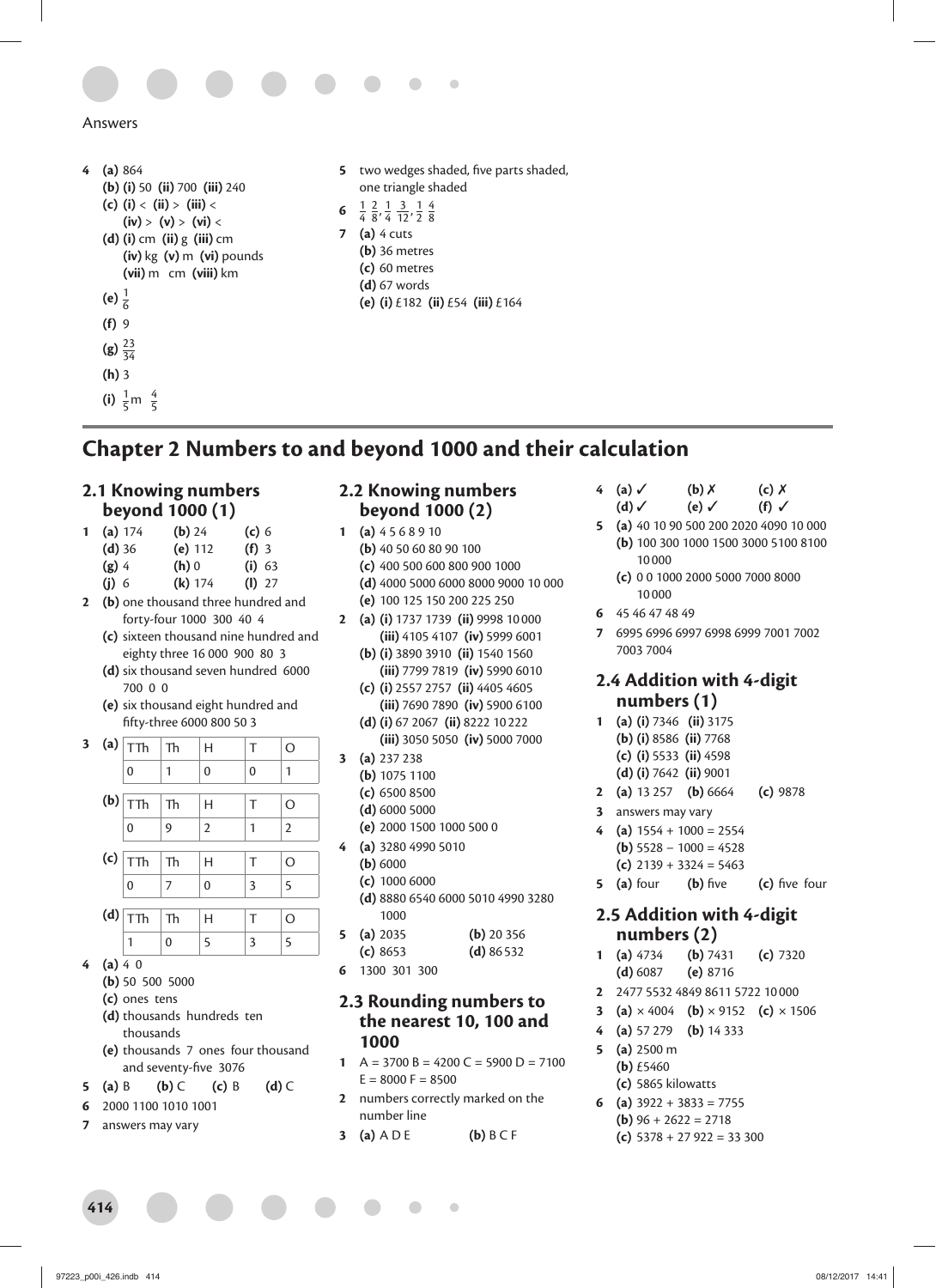#### **2.6 Subtractions with 4-digit numbers (1)**

- **1 (a) (i)** 4303 **(ii)** 3601 **(b) (i)** 2242 **(ii)** 2623
	- **(c) (i)** 3021 **(ii)** 4509
	- **(d) (i)** 5381 **(ii)** 5439
- **2 (a)** 3434 **(b)** 2831 **(c)** 1093 **(d)** 3295 **(e)** 2165 **(f)** 5573
- **3** answers may vary
- **4 (a)** 5032 − 3415 = 1617 **(b)** 9418 − 2280 = 7138
- **5 (a)** 9550 − 7450 = 2100 (grams) **(b)** 7450 − 2100 = 5350 (grams)

#### **2.7 Subtraction with 4-digit numbers (2)**

- **1 (a)** 3232 **(b)** 2371 **(c)** 872 **(d)** 4168 **(e)** 2139 **(f)** 5987
- **2** (a)  $\times$  2346 (b)  $\times$  3291 (c)  $\times$  609
- **3** 7204 4296 2181 136 3178 439  $(a)$  7597 – 4059 = 3538
- **(b)** 8400 − 7195 = 1205 **(c)** 6783 − 435 = 6348

# **Chapter 2 test**

- **1 (a)** 5000 **(b)** 8000 **(c)** 9990 **(d)** 7000 **(e)** 3000 **(f)** 3060 **(g)** 90 **(h)** 3000 **(i)** 8220
- **2**  $A = 1700 B = 2200 C = 3900 D = 5100$  $E = 6000$  F = 6500
- **3 (a)** 520 525 **(b)** 805 905 **(c)** 8000 9000 **(d)** 125 100 **(e)** 48 60 72



- **(d)** 2651 **(e)** 3089 **6 (a)** 6000 5888 **(b)** 6000 6488
- **(c)** 6000 5216 **(d)** 4000 4491 **7 (a)** 10 000 − 1000 = 9000
- **(b)** 8569 − 3378 = 5191
- **(c)** 8288 + 3009 = 11 297
- **8 (a)** £17 608 **(b)** £1508
- **5 (a)** 22 062 **(b)** 2509
- **6 (a)** 7803 km
	- **(b)** The flight to Beijing on the second day was longer. It was longer by 2575 km. The total distance he flew in the two days was 13 747 km.

Ċ

**7 (a)** 9 **(b)** 8

#### **2.8 Estimating and checking answers using inverse operations**

- **1 (a)** 6000 **(b)** 2200 **(c)** 8700 **(d)** 8800 **(e)** 5200 **(f)** 900 **(g)** 6700 **(h)** 220 **(i)** 800 **(j)** 3100 **(k)** 2000 **(l)** 9020
- **2 2132 5522 4590 6705 1848 8999** Nearest 10 2130 5520 4590 6710 1850 9000 Nearest 100 2100 5500 4600 6700 1800 9000 Nearest 1000 2000 6000 5000 7000 2000 9000
- **3 (a)** 3700 3701 **(b)** 8700 8740
	- **(c)** 9900 9877 **(d)** 3400 3356
	- **(e)** 300 326 **(f)** 10 000 10 025
- **4 (a)** 5000 5425 **(b)** 10 000 9986
	- **(c)** 9000 9768 **(d)** 2000 2211
	- **(e)** 4000 3634 **(f)** 9000 8458
- **5** (**b**) No. It is  $5548 + 4371 = 9919$ 9919 − 5548 = 4371
	- **(c)** No. It is 9208 − 3257 = 5951  $5951 + 3257 = 9208$  or 9208 − 5951 = 3257
		-
	- (d) No. It is  $8399 + 699 = 9098$ 9098 − 699 = 8399 or 9098 − 8399 = 699
	- **(e)** 2391 + 1641 = 4032. Yes, it checks.
	- **(f)** No. It is 10 000 − 4075 = 5925
	- $5925 + 4075 = 10000$  or 10 000 − 5925 = 4075
- **6 (a)** 3475 litres 6985 litres
	- **(b)** (i) No, it is not sufficient. **(ii)** £600 more is needed to purchase the two items.
- **7 (a)** 2688 or 2868 or 2886 **(b)** 6288

- **9** 3726 pupils
- 10 (a) The flight from Rome to London on the first day is longer. It is longer by 277 km.

**(b)** 2591 km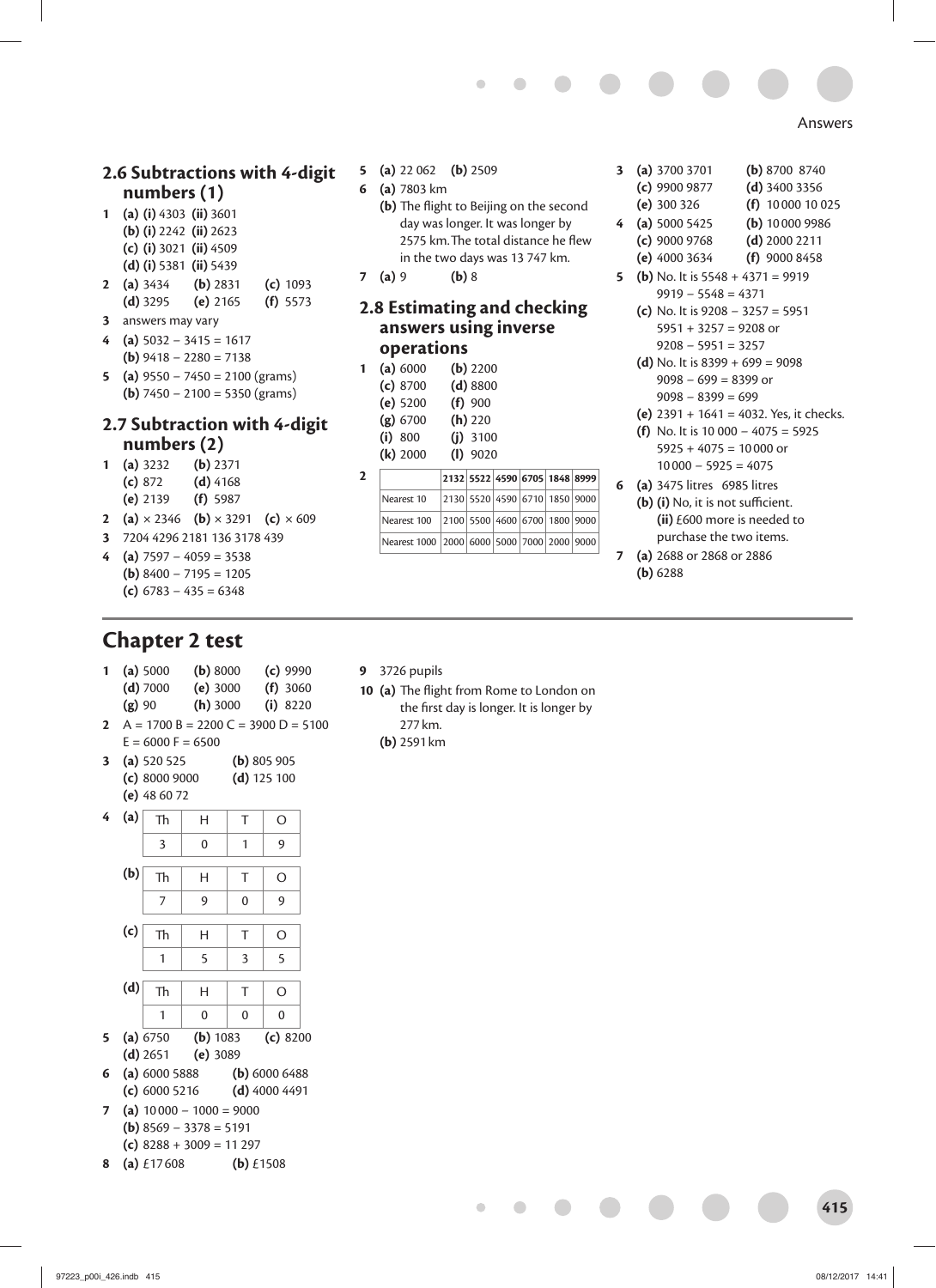# **Chapter 3 Multiplying by a 2-digit number**

#### **3.1 Multiplying whole tens by a 2-digit number**



|  |                                  | (c) 48 480           |
|--|----------------------------------|----------------------|
|  | $\lambda$ is $\lambda$ $\lambda$ | $\sim$ $\sim$ $\sim$ |

**(d)** 315 3150

**(e)** 48 4800

- 
- **(f)** 315 31 500
- **2 (a)** 22 **(b)** 45 **(c)** 270 **(d)** 220 **(e)** 450 **(f)** 2700 **(g)** 2200 **(h)** 4500 **(i)** 27 000
- **(j)** 2200 **(k)** 4500 **(l)** 27 000 **3 (a)** 3780 **(b)** 3000 **(c)** 1000
- **(d)** 340 **(e)** 1260 **(f)** 900 **(g)** 2250 **(h)** 1440 **(i)** 9000 **(j)** 100 **(k)** 2640 **(l)** 11 9000
- **(m)** 6500 **(n)** 3200 **(o)** 660 **(p)** 32 400
- **4** (a)  $12 \times 60 = 720$ **(b)**  $800 \times 25 = 20000$
- **5** (a) = (b) > (c) > (d) <
- **6 (a)** 204 180 24 204 **(b)** 364 350 14 364
- **7 (a)** ✗ **(b)** ✓ **(c)** ✓ **(d)** ✓ ✓
- **8 (b)** 3200 **(c)** 37 200 **(d)** 9800
- **9** Method 1: 24 × 50 + 24 × 70 = 2880 (pence) Method 2:  $24 \times (50 + 70) = 2880$ (pence)
- **10 (b)** 60 **(c)** 50

### **3.2 Multiplying a 2-digit number by a 2-digit number (1)**

| $\mathbf{1}$   |  | (a) $160$ (b) $80$                                     | $(c)$ 240 | $(d)$ 15 |  |
|----------------|--|--------------------------------------------------------|-----------|----------|--|
|                |  | (e) $240$ (f) $120$ (g) $360$ (h) $15$                 |           |          |  |
|                |  | (i) 330 (j) 165 (k) 495 (l) 15                         |           |          |  |
| $2^{\circ}$    |  | (a) 300 360 260 52 312                                 |           |          |  |
|                |  | (b) $180020001860621922$                               |           |          |  |
| 3 <sup>1</sup> |  | (a) $48 \times 25 = 12 \times 4 \times 25$             |           |          |  |
|                |  | $= 12 \times 100 = 1200$                               |           |          |  |
|                |  | <b>(b)</b> $48 \times 25 = 40 \times 25 + 8 \times 25$ |           |          |  |
|                |  | $= 1000 + 200 = 1200$                                  |           |          |  |
|                |  | (c) $48 \times 25 = 50 \times 25 - 2 \times 25$        |           |          |  |

 $= 1250 + 50 = 1200$ 

- **4** (a)  $19 \times 21 = 19 \times 20 + 19 \times 1$  $= 380 + 19 = 399$ 
	- **(b)**  $33 \times 77 = 33 \times 70 + 33 \times 7$  $= 2310 + 231 = 2541$ **(c)**  $51 \times 63 = 50 \times 63 + 1 \times 63$  $= 3150 + 63 = 3213$  (answer may vary)
- **5** (a)  $11 \times 55 = 605$
- **(b)** 550 − 19 × 19 = 189
- **6**  $A = 4B = 2C = 8D = 5E = 7$

#### **3.3 Multiplying a 2-digit number by a 2-digit number (2)**

- **1 (a)** 315 **(b)** 371 **(c)** 160 **(d)** 150 **(e)** 1052 **(f)** 3 **(g)** 42 000 **(h)** 19 **(i)** 880 **(j)** 2000 **(k)** 660 **(l)** 750
- **2** 3120 240 5 288 6 3120
- **3 (a)** 286 **(b)** 7425 **(c)** 3024
- (a) In the column calculation,  $44 \times 50$ is 2200, not 220; the correct answer is 2420.
	- **(b)** 37 × 10 is 370, not 37; the correct answer is 444.
	- **(c)** 26 × 90 is 2340, not 234; the correct answer is 2548.
- **5** (a)  $89 \times 89 = 7921$
- **(b)** 99  $\times$  99 = 9801
- **6** (a)  $99 \times 33 + 99 = \text{\textsterling}3366$ 
	- **(b)**  $2 \times 53 \times 2 = 212$  (pupils)

| 7 | (a) 121   | $(b)$ 121 | (c) 144   |
|---|-----------|-----------|-----------|
|   | (d) 132   | (e) 169   | $(f)$ 143 |
|   | $(g)$ 196 | (h) 154   | $(i)$ 225 |
|   | (i) 165   | $(k)$ 256 | (I) 176   |
|   | $(m)$ 289 | (n) 187   | $(o)$ 324 |
|   | $(p)$ 198 | $(q)$ 361 | $(r)$ 209 |

#### **3.4 Multiplying a 3-digit number by a 2-digit number (1)**

| 1            | $(b)$ 625<br>(a) 375          |
|--------------|-------------------------------|
|              | (c) 875<br>$(d)$ 500          |
|              | $(e)$ 375<br>(f) 625          |
|              | $(h)$ 1125<br>$(g)$ 750       |
|              | (i) 500<br>$(i)$ 750          |
|              | <b>(k)</b> 1000<br>$(I)$ 1375 |
| $\mathbf{2}$ | (a) $4000600044806725152$     |
|              | (b) $4600690045802294809$     |
| 3            | 27 170 2090 2508 27 170       |
| 4            | (a) 5 40                      |
|              |                               |

**(b)** 357 9 357 80 **5 (a)** 3597 **(b)** 8192 **(c)** 54 945

 $\blacksquare$ 

- **6** (a)  $222 \times 55 = 12210$ 
	- **(b)** 99  $\times$  999 = 98 901
- **7** 329 + (329 × 12 − 300) = £3977
- **8 (a)** 150 seconds **(b)** 514

#### **3.5 Multiplying a 3-digit number by a 2-digit number (2)**

- **1 (a)** 28 **(b)** 30 **(c)** 39 **(d)** 280 **(e)** 300 **(f)** 390 **(g)** 2800 **(h)** 30 000 **(i)** 39 000 **2 (b)** 100 880 100 88 000 **(c)** 10 6720 10 67 200 **3 (b)** 45 000 **(c)** 3200 **(d)** 32 000 **4 (a)** A **(b)** D **(c)** C **(d)** A **5 (a)** 19 893 **(b)** 13 376 **(c)** 630 000 **(d)** 8112 **(e)** 19 162 **(f)** 35 552 **6** (a)  $200 \times 12 \times 12 = 28800$
- **(b)**  $160 \times 50 + 50 = 8050$
- **7**  $32 \times 20 = 640$  (pupils), 1000 > 640, Yes. 1000 − 640 = 360 (seats)

#### **3.6 Dividing 2-digit or 3-digit numbers by tens**

| $\mathbf{1}$ | $(a)$ 40                               | $(b)$ 30 |    |    | $(c)$ 120 |    |    |
|--------------|----------------------------------------|----------|----|----|-----------|----|----|
|              | $(d)$ 70                               | $(e)$ 4  |    |    | $(f)$ 3   |    |    |
|              | $(g)$ 12                               | $(h)$ 7  |    |    |           |    |    |
| $\mathbf{2}$ | $(a)$ 3                                | $(b)$ 7  |    |    | (c) 5     |    |    |
|              | $(d)$ 9                                | (e) 6    |    |    | $(f)$ 4   |    |    |
| $\mathbf{3}$ | (b) 9 9 9 2 9 2                        |          |    |    |           |    |    |
|              | (c) $3433315$                          |          |    |    |           |    |    |
|              | $(d)$ 8 9 8 8 8 16                     |          |    |    |           |    |    |
| 4            | ( <b>b</b> ) 7 r 5 ( <b>c</b> ) 7 r 12 |          |    |    | (d) 5r 10 |    |    |
|              | (e) $9r5$ (f) $7r36$                   |          |    |    |           |    |    |
| 5            | (a) $292 \div 60 = 4 r 52$             |          |    |    |           |    |    |
|              | <b>(b)</b> 99 $\div$ 20 = 4 r 19       |          |    |    |           |    |    |
| 6            | Rows                                   | 10       | 20 | 30 | 40        | 60 | 80 |
|              |                                        |          |    |    |           |    |    |

| Rows                                   |  | 10 20 30 40 60 80 |  |  |
|----------------------------------------|--|-------------------|--|--|
| Number of   72   36   24   18   12   9 |  |                   |  |  |
| pupils in                              |  |                   |  |  |
| each row                               |  |                   |  |  |

**7 (a)** 80 **(b)** Aliya Joe **(c)** 66 **(d)** 5

#### **3.7 Practice and exercise**

| 1 (a) $480$ | $(b)$ 17 | $(c)$ 0   |
|-------------|----------|-----------|
| $(d)$ 240   | (e) 340  | $(f)$ 105 |
| $(g)$ 1010  | $(h)$ 8  |           |

- **2 (a)** 6237 **(b)** 10 016 **(c)** 852 600 **(d)** 85 r 1 (85  $\times$  30 + 1 = 2551)
- **3 (a)** 7810 **(b)** 640 **(c)** 324 **(d)** 10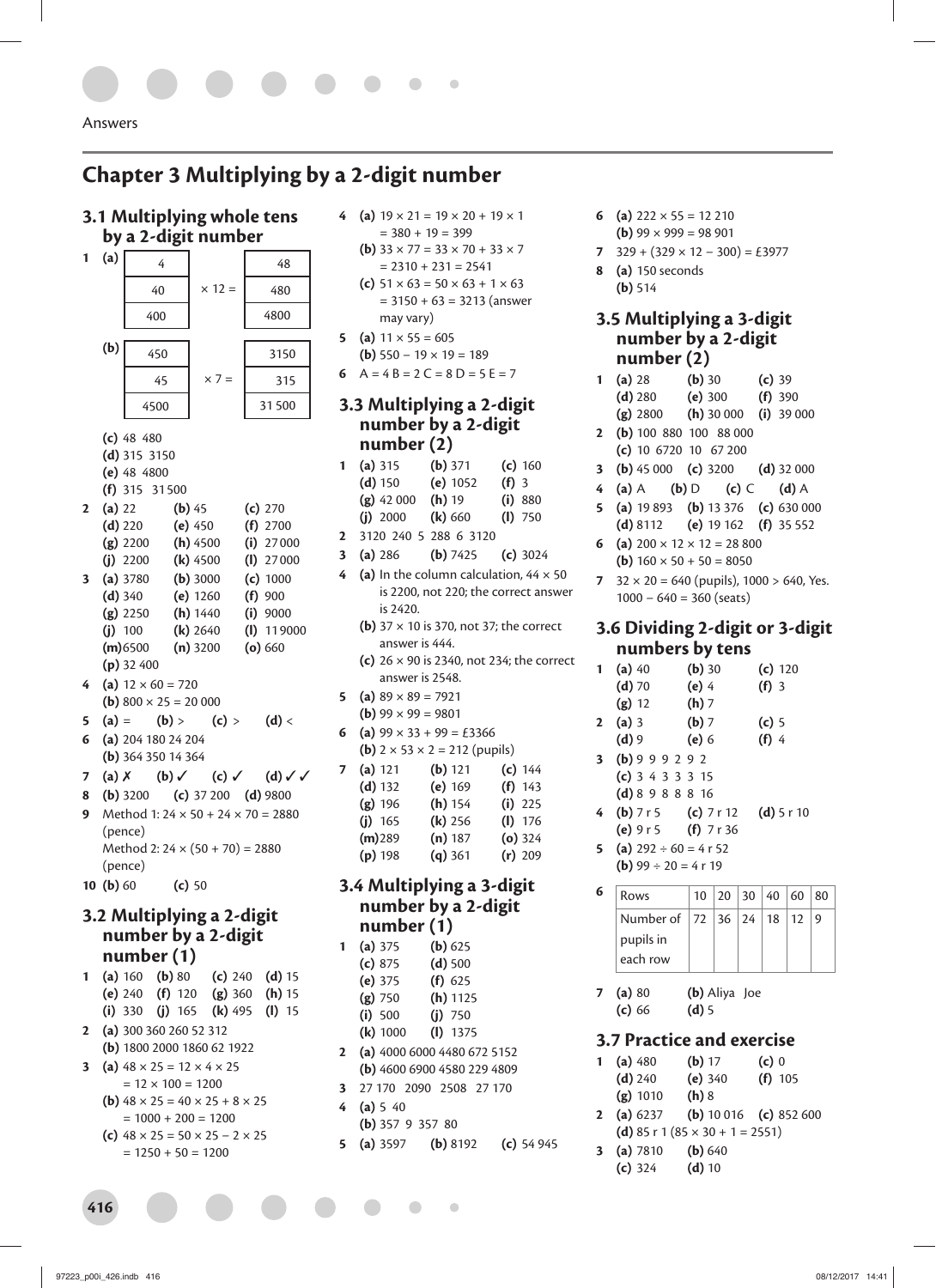

- **4** (a)  $480 + 480 \div 6 = 560$ **(b)**  $(565 + 19) \div 50 = 11 \text{ r } 34$
- **5** (a)  $25 \times 30 + 25 \times 6 = 900$ ,  $20 \times 36 + 5 \times 36 = 900,$  $25 \times 6 \times 6 = 900$ **(b)** 5 **(c)** 35 **(d)** 10 120 10 12 **(e)** 4
- **6 (a)** 120 **(b)** 6000 **7**  $300 \div 5 = 60$  (trees)

# **Chapter 3 test**

| 1 (a) $500$  | $(b)$ 3330                    | (c) $47r10$               | (a) $2254$              | $(b)$ 3130           | 5 (a) $D$                                            | $(b)$ C                    | $(c)$ C                               | $(d)$ B |
|--------------|-------------------------------|---------------------------|-------------------------|----------------------|------------------------------------------------------|----------------------------|---------------------------------------|---------|
| $(d)$ 10     | $(e)$ 9600                    | $(f)$ 1000                | $(c)$ 4500              | $(d)$ 1818           | <b>6</b> (a) $10 \times 12 \times 12 = 1440$ (eggs), |                            |                                       |         |
| (g) 50       | $(h)$ 70                      | $(i)$ 375                 | (e)30                   | $(f)$ 2925           |                                                      | $1440 \div 80 = 18$ (days) |                                       |         |
| $(i)$ 11     | $(k)$ 1250                    | $(I)$ 6                   | 4 (a) 4                 | $(b)$ 1099           | ( <b>b</b> ) $3680 \times 3 = 11040$ (kg)            |                            |                                       |         |
| 2 (a) $8901$ | ( <b>b</b> ) $2024000(c)9840$ |                           |                         | (c) three hundreds 2 |                                                      |                            | (c) $(730 + 350) \div 20 = 54$ (tons) |         |
| $(d)$ 19 552 |                               | (e) $141r26$ (f) $338r19$ | (d) $6 \t1 - 5 \t(e) 4$ |                      | (d) $10 - 200 \div 100 = \text{\pounds}8$            |                            |                                       |         |
|              |                               |                           |                         |                      |                                                      | $85 - 500 \div 100 = £80$  |                                       |         |

# **Chapter 4 Addition and subtraction of fractions**

| $\mathbf{1}$ | 4.1 Fractions in hundredths<br>(a) $\frac{1}{2}$ (b) $\frac{3}{10}$ (c) $\frac{1}{100}$ (d) $\frac{3}{200}$                                                                                                       |   | 4.2 Addi<br>of frac                                     |
|--------------|-------------------------------------------------------------------------------------------------------------------------------------------------------------------------------------------------------------------|---|---------------------------------------------------------|
| $\mathbf{2}$ | (b) 10 squares shaded                                                                                                                                                                                             |   | 1 (a) $734$                                             |
|              | (c) 1 square shaded                                                                                                                                                                                               |   | (b) $16 \, 7$                                           |
|              | (d) 89 squares shaded<br>3 lines drawn from $\frac{1}{3}$ to $\frac{9}{27}$ to $\frac{10}{30}$ , $\frac{9}{10}$ to<br>$\frac{90}{100}$ to $\frac{18}{20}$ , $\frac{2}{5}$ to $\frac{40}{100}$ to $\frac{80}{200}$ |   | (c) addin<br>2 (a) $\frac{4}{7}$<br>(e) $\frac{60}{77}$ |
| 4            | fractions correctly marked on the                                                                                                                                                                                 |   | <b>3</b> (a) 13 $\frac{8}{9}$                           |
|              | number lines.<br><b>5</b> (a) $\frac{7}{100}$ $\frac{9}{100}$ $\frac{11}{100}$ $\frac{13}{100}$                                                                                                                   |   | 4 (a) $\frac{5}{20} + \frac{1}{2}$                      |
|              | ( <b>b</b> ) $\frac{41}{100}$ $\frac{51}{100}$ $\frac{61}{100}$ $\frac{71}{100}$                                                                                                                                  |   | 5 $\frac{9}{10}$                                        |
|              | (c) $\frac{85}{100}$ $\frac{81}{100}$ $\frac{77}{100}$ $\frac{73}{100}$                                                                                                                                           |   | 6 (a) $\frac{2}{10}$                                    |
|              | 6 (a) $\frac{20}{200}$ (b) $\frac{38}{200}$<br>(c) $\frac{60}{200}$                                                                                                                                               |   | 7 $\frac{1}{6} + \frac{1}{30} + \frac{1}{10}$           |
|              | (d) $\frac{42}{200}$ (e) $\frac{40}{200}$                                                                                                                                                                         |   |                                                         |
|              | <b>7</b> (a) $\frac{1}{100}$ (b) 50 5                                                                                                                                                                             |   | 4.3 Addi<br>of frac                                     |
|              |                                                                                                                                                                                                                   | 1 | (a) 6 9 3                                               |
|              |                                                                                                                                                                                                                   |   | (b) 7 16                                                |
|              |                                                                                                                                                                                                                   |   |                                                         |

| 4.2 Addition and subtraction                                                                                         |  |  |  |  |  |
|----------------------------------------------------------------------------------------------------------------------|--|--|--|--|--|
| of fractions (1)                                                                                                     |  |  |  |  |  |
| 1 (a) 7 3 4 7 $\frac{7}{10}$ $\frac{7}{10}$                                                                          |  |  |  |  |  |
| ( <b>b</b> ) 16 7 9 16 $\frac{16}{17}$                                                                               |  |  |  |  |  |
| (c) adding unchanged                                                                                                 |  |  |  |  |  |
| 2 (a) $\frac{4}{7}$ (b) $\frac{3}{5}$ (c) $\frac{13}{20}$ (d) $\frac{22}{43}$                                        |  |  |  |  |  |
| (e) $\frac{60}{77}$ (f) $\frac{460}{800}$ (g) $\frac{8}{9}$ (h) $\frac{26}{32}$                                      |  |  |  |  |  |
| <b>3</b> (a) 13 $\frac{8}{9}$ (b) $\frac{5}{6}$ 1 (c) $\frac{5}{12}$                                                 |  |  |  |  |  |
| 4 <b>(a)</b> $\frac{5}{20} + \frac{7}{20} = \frac{12}{20}$ <b>(b)</b> $\frac{11}{19} + \frac{3}{19} = \frac{14}{19}$ |  |  |  |  |  |
| 5 $\frac{9}{10}$                                                                                                     |  |  |  |  |  |
| <b>6</b> (a) $\frac{2}{10}$ (b) $\frac{7}{10}$ (c) $\frac{2}{22}$ (d) 40 6                                           |  |  |  |  |  |
| 7 $\frac{1}{6} + \frac{1}{30} + \frac{1}{10} + \frac{1}{90} + \frac{1}{51} + \frac{1}{2550}$                         |  |  |  |  |  |
| 4.3 Addition and subtraction                                                                                         |  |  |  |  |  |
| of fractions (2)                                                                                                     |  |  |  |  |  |
| 1 (a) 6 9 3 6 $\frac{6}{10}$ $\frac{6}{10}$                                                                          |  |  |  |  |  |
| ( <b>b</b> ) 7 16 9 $\frac{7}{17}$                                                                                   |  |  |  |  |  |

**(c)** subtracting unchanged

|              | 2 (a) $\frac{1}{6}$                                                           | (b) $\frac{6}{14}$   |                                                    | (c) $\frac{9}{30}$ |                   |
|--------------|-------------------------------------------------------------------------------|----------------------|----------------------------------------------------|--------------------|-------------------|
|              | (d) $\frac{13}{72}$                                                           | (e) $\frac{50}{300}$ |                                                    | (f) $\frac{2}{25}$ |                   |
|              |                                                                               |                      |                                                    |                    |                   |
|              | (g) $\frac{38}{65}$                                                           | $(h)$ 21             |                                                    | $(i)$ 7            |                   |
|              | <b>3</b> (a) $\frac{11}{15} + \frac{3}{15} = \frac{14}{15}$                   |                      |                                                    |                    |                   |
|              | <b>(b)</b> $\frac{8}{20} - \frac{4}{20} = \frac{4}{20}$                       |                      |                                                    |                    |                   |
|              | (c) $\frac{7}{7} - \frac{3}{7} = \frac{4}{7}$                                 |                      |                                                    |                    |                   |
|              | 4 (a) $\frac{1}{10}$ (b) $\frac{9}{10}$ (c) 2                                 |                      |                                                    |                    | (d) $\frac{5}{8}$ |
| 5            | No, there were no more pieces left                                            |                      |                                                    |                    |                   |
|              | for Dad. (Hint: $\frac{3}{4}$ equals $\frac{6}{8}$ , 2 units of $\frac{1}{8}$ |                      |                                                    |                    |                   |
|              |                                                                               |                      |                                                    |                    |                   |
|              | equals $\frac{2}{8}$ , $\frac{6}{8} + \frac{2}{8} = 1$ )                      |                      |                                                    |                    |                   |
|              | 4.4 Fun with exploration -                                                    |                      |                                                    |                    |                   |
|              | 'fraction wall'                                                               |                      |                                                    |                    |                   |
| 1            | answer may vary                                                               |                      |                                                    |                    |                   |
| $\mathbf{2}$ | (a)                                                                           | (b)                  |                                                    | (c) <              |                   |
|              | $(d) =$                                                                       | (e) <                |                                                    | $(f)$ >            |                   |
|              | 3 (a) $1$                                                                     | (b) $\frac{2}{12}$   |                                                    | (c) $\frac{6}{7}$  |                   |
|              |                                                                               |                      |                                                    |                    |                   |
| 4            | (a) $\frac{2}{3}$ , $\frac{6}{9}$ , $\frac{8}{12}$                            |                      | (b) $\frac{4}{6}$ , $\frac{6}{9}$ , $\frac{8}{12}$ |                    |                   |
|              | (c) $\frac{6}{8}, \frac{9}{12}, \frac{12}{16}$                                |                      | (d) $\frac{2}{8}, \frac{3}{12}, \frac{4}{16}$      |                    |                   |
| 5            | $\frac{1}{16}$                                                                |                      |                                                    |                    |                   |

# **Chapter 4 test**

|             | (a) 84                       | ( <b>b</b> ) 63                   | (c)36               |
|-------------|------------------------------|-----------------------------------|---------------------|
|             |                              | (e) 500                           | (f) 82              |
|             | (d) 320<br>(g) $\frac{3}{7}$ | ( <b>h</b> ) $\frac{23}{23}$ or 1 | (i) $\frac{8}{16}$  |
|             | (j) $\frac{6}{13}$           | (k) $\frac{3}{5}$                 | (I) $\frac{11}{16}$ |
| $\mathbf 2$ | (a) $\frac{6}{8}$            | (b) $\frac{2}{11}$                | (c) $\frac{4}{14}$  |
|             | (d) $\frac{17}{25}$          | (e) $\frac{43}{74}$               | (f) $\frac{4}{14}$  |

| 3. |                       | (a) 30 squares shaded                          |  |  |  |  |
|----|-----------------------|------------------------------------------------|--|--|--|--|
|    | (b) 77 squares shaded |                                                |  |  |  |  |
| 4  | (a) 6 32              | (b) 2 20                                       |  |  |  |  |
|    | $(c)$ 5               | ( <b>d</b> ) $\frac{50}{100}$ or $\frac{1}{2}$ |  |  |  |  |
|    | (e) 7 $\frac{1}{11}$  | (f) $\frac{1}{100}$                            |  |  |  |  |
|    | (g) 5 4               |                                                |  |  |  |  |

 $\begin{array}{c} \begin{array}{c} \begin{array}{c} \begin{array}{c} \end{array} \end{array} \end{array} \end{array} \end{array}$ 

O

**5 (a)** C **(b)** B **6** (a)  $\frac{4}{5} - \frac{1}{5} = \frac{3}{5}$ **(b)**  $\frac{79}{80} - \frac{50}{80} + \frac{30}{80} = \frac{59}{80}$ **7** (a)  $1200 \times 4 \times 2 = 9600$  (books) **(b)**  $\frac{5}{22}$ <sup>22</sup> **(c)** 750 g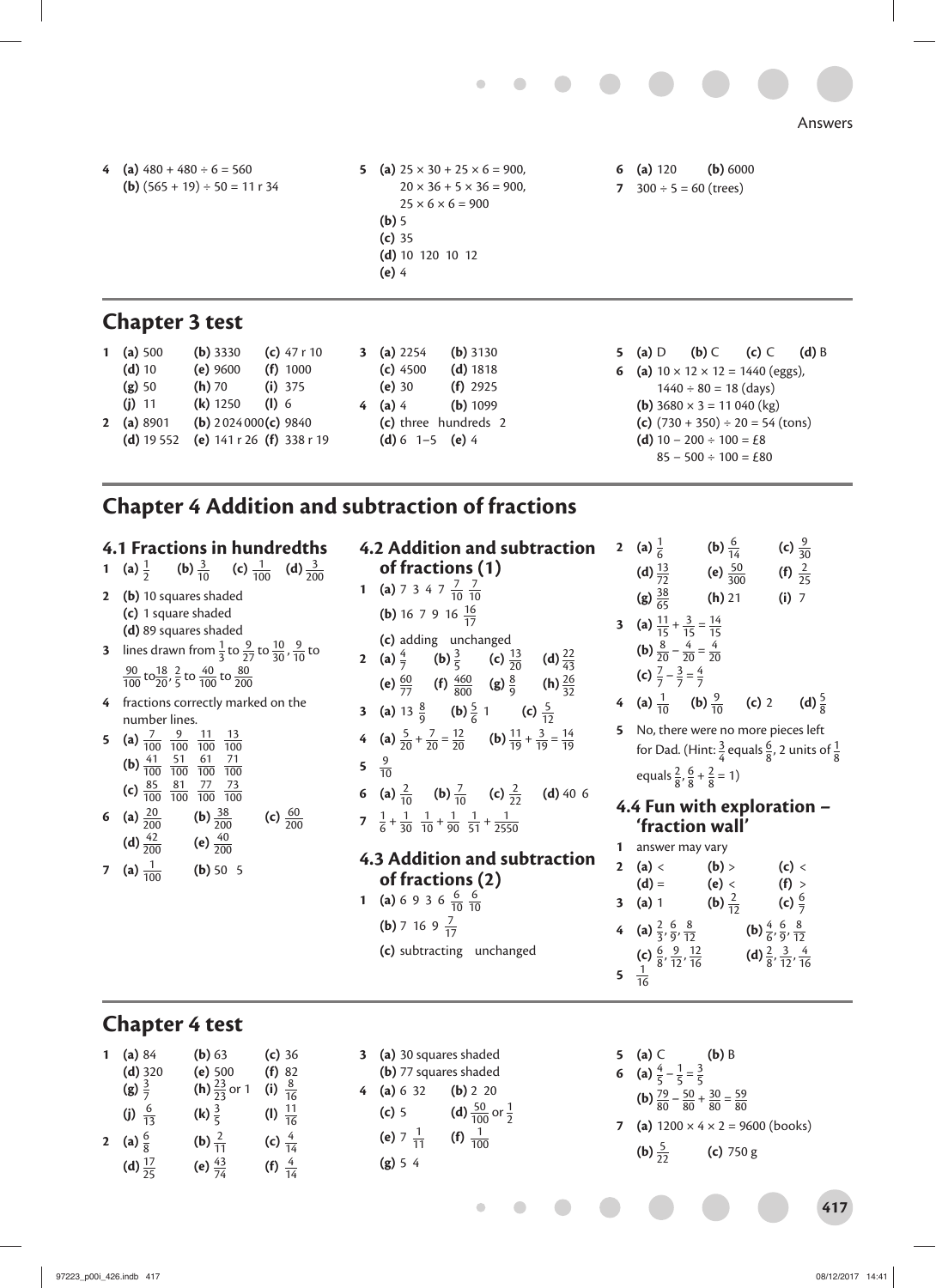# **Chapter 5 Consolidation and enhancement**

#### **5.1 Multiplication and multiplication table**

- **1** × **1 2 3 4 5 6 7 8 9 10 11 12 1** 1 2 3 4 5 6 7 8 9 10 11 12<br>**2** 2 4 6 8 10 12 14 16 18 20 22 24 **2** 4 **6 8 10 12 14 16 18 20 22 24 3** 3 6 9 12 15 18 21 24 27 30 33 36 **4** 4 8 12 16 20 24 28 32 36 40 44 48 **5** | 5 | 10 | 15 | 20 | 25 | 30 | 35 | 40 | 45 | 50 | 55 | 60 **6** 6 12 18 24 30 36 42 48 54 60 66 72 **7** 7 14 21 28 35 42 49 56 63 70 77 84 **8** 8 16 24 32 40 48 56 64 72 80 88 96 **9** 9 18 27 36 45 54 63 72 81 90 99 108 **10** 10 20 30 40 50 60 70 80 90 100110120 **11** 11 22 33 44 55 66 77 88 99 110121132 **12** 12 24 36 48 60 72 84 96 108120132144
- **2** (a) 56  $7 \times 8 = 56$   $8 \times 7 = 56$  $56 \div 7 = 8$  56  $\div 8 = 7$ 
	- **(b)** 88  $8 \times 11 = 88$   $11 \times 8 = 88$
	- $88 \div 8 = 11$   $88 \div 11 = 8$ **(c)** 60  $5 \times 12 = 60$   $12 \times 5 = 60$
	- $60 \div 5 = 12 \cdot 60 \div 12 = 5$ **(d)** 10  $6 \times 10 = 60$  10  $\times 6 = 60$
	- $60 \div 6 = 10 \ 60 \div 10 = 6$ (e)  $8 \times 9 = 72$   $9 \times 8 = 72$   $72 \div 8 = 9$
	- $72 \div 9 = 8$ **(f)** 11  $11 \times 12 = 132$   $12 \times 11 = 132$
	- $132 \div 11 = 12$   $132 \div 12 = 11$
- **3 (a)** 4 3 12 **(b)** 9 6 54 **(c)** 6 11 66 **(d)** 5 7 35 **(e)** 8 12 96
- 4  $40 \times 2 = 80$   $40 \times 3 = 120$
- **5** (a) 12 outfits
- **(b)** 20 combinations
- **6** 12 ways

**7** 400 ways

#### **5.2 Relationship between addition and subtraction**

- **1 (a) (i)** 130 50 50 **(ii)** 100 53 53 47 **(iii)** 160 160 230 **(iv)** 100 100 190 90 (b) Sum Difference Difference Minuend Addition
- **2** (a) − − (b) − + **(c)** 868 − 756 868 − 112 **(d)** ● + ▲ ■ − ▲
- **3 (b)** 235 **(c)** 101 **(d)** 265  $(a)$  789 – 126 = 663
- **(b)**  $120 60 = 60$
- **5** (a)  $X$  (b)  $\checkmark$
- **6** 278 − 63 = 215

#### **5.3 The relationship between multiplication and division**

- **1 (a) (i)** 110 22 22 **(ii)** 12 120 12 **(iii)** 1000 8 125 **(iv)** 140 35 35 **(b)** Product Dividend Quotient **(c)** dividend (✓)
- **2 (b)** 12 **(c)** 108 **(d)** 15 **(e)** 9 **(f)** 2760
- **3** (a)  $768 \div 8 = 96$ **(b)**  $(288 - 4) \div 2 = 142$ **(c)** 840 ÷ 30 = 28
- **4** 360 ÷ 30 × 32 = 384
- **5** divisor:  $210 \div (9 + 1) = 21$ dividend: 210 − 21 = 189

#### **5.4 Multiplication by 2-digit numbers**

**1 (a)** 880 **(b)** 45 **(c)** 750 **(d)** 30 **(e)** 90 **(f)** 2040 **(g)** 2 **(h)** 20 **(i)** 360 **(j)** 20 **(k)** 168 **(l)** 16 **2 (a)** 6048 **(b)** 87 **(c)** 16 200 **3 (a)** 4428 **(b)** 1200 **(c)**  $82 \times 54 = 4428$   $25 \times 48 = 1200$ **4**  $(25 + 19) \times 12 = \text{\textsterling}528$ **5**  $(9720 - 90 \times 12) = \text{\pounds}8640$ **6 (a)** 900 60 **(b)** four 840 1260 1260 **(c)** four **7** 1 7 × 64

## **5.5 Practice with fractions**

- **1** (a)  $\frac{2}{8}$  or  $\frac{1}{4}$  (b)  $\frac{4}{8}$  or  $\frac{1}{2}$  (c)  $\frac{6}{12}$  or  $\frac{1}{2}$
- **2 (a)** 3 squares shaded **(b)** 4 squares shaded **(c)** 5 squares shaded

6 8 102 1088

**3** (a)  $\frac{1}{12}$ (a)  $\frac{1}{12}$  (b) 6 (c)  $\frac{17}{23}$ <br>(e) 7 (f) 4 (g) 2  $rac{17}{23}$  **(d)**  $rac{5}{6}$   $rac{8}{9}$ **(e)** 7 **(f)** 4 **(g)** 2 **(h)** 9 8 **(i)** infinitely many **(j)** 5

4 (a) 
$$
\frac{3}{4}
$$
 (b)  $\frac{68}{250}$  (c)  $\frac{12}{50}$  (d)  $\frac{6}{7}$ 

- **5**  $\frac{99}{100}$ ,  $\frac{1}{2}$ ,  $\frac{49}{100}$ ,  $\frac{1}{10}$ ,  $\frac{1}{100}$
- **6** (a)  $\frac{1}{8}$   $\frac{1}{8}$   $\frac{5}{8}$  $\frac{5}{8}$  (**b**) 5 (**c**)  $\frac{18}{20}$ **(d)** 4 18 27 8 16

#### **5.6 Roman numerals to 100**

**1 (a)** 11:52 a.m. or 11:52 p.m. **(b)** 2:49 a.m. or 2:49 p.m. **(c)** 9:30 a.m. or 9:30 p.m.

|              | Ш             | Ш             | IV           | V            | VI           | VII            | VIII            | IX            | X           |
|--------------|---------------|---------------|--------------|--------------|--------------|----------------|-----------------|---------------|-------------|
| XI           | XII           | XIII          | XIV          | XV           | XVI          | XVII           | <b>XVIII</b>    | XIX           | XX          |
| XXI          | <b>XXII</b>   | <b>XXIII</b>  | <b>XXIV</b>  | <b>XXV</b>   | <b>XXVI</b>  | <b>XXVII</b>   | <b>XXVIII</b>   | <b>XXIX</b>   | <b>XXX</b>  |
| <b>XXXI</b>  | <b>XXXII</b>  | <b>XXXIII</b> | <b>XXXIV</b> | <b>XXXV</b>  | <b>XXXVI</b> | <b>XXXVII</b>  | <b>XXXVIII</b>  | <b>XXXIX</b>  | XL          |
| XLI          | <b>XLII</b>   | <b>XLIII</b>  | <b>XLIV</b>  | <b>XLV</b>   | <b>XLVI</b>  | <b>XLVII</b>   | <b>XLVIII</b>   | <b>XLIX</b>   | L           |
| LI           | LII           | LIII          | LIV          | LV.          | LVI          | LVII           | <b>LVIII</b>    | <b>LIX</b>    | LX          |
| LXI          | LXII          | LXIII         | LXIV         | <b>LXV</b>   | <b>LXVI</b>  | LXVII          | <b>LXVIII</b>   | <b>LXIX</b>   | <b>LXX</b>  |
| <b>LXXI</b>  | <b>LXXII</b>  | <b>LXXIII</b> | <b>LXXIV</b> | <b>LXXV</b>  | <b>LXXVI</b> | <b>LXXVII</b>  | <b>LXXVIII</b>  | <b>LXXIX</b>  | <b>LXXX</b> |
| <b>LXXXI</b> | <b>LXXXII</b> | LXXXIII       | LXXXIV       | <b>LXXXV</b> | LXXXVI       | <b>LXXXVII</b> | <b>LXXXVIII</b> | <b>LXXXIX</b> | XC          |
| XCI          | <b>XCII</b>   | <b>XCIII</b>  | <b>XCIV</b>  | <b>XCV</b>   | <b>XCVI</b>  | <b>XCVII</b>   | <b>XCVIII</b>   | <b>XCIX</b>   | C           |

X to 10 and C to 100.

**418**

**(d)** XCVIII **(e)** LXXVII **(f)** LX **(g)** IX **(h)** LXXXIV

 $\bigcap$  $\triangle$ 

**(e)** 95 **(f)** 65 **(g)** 19 **(h)** 70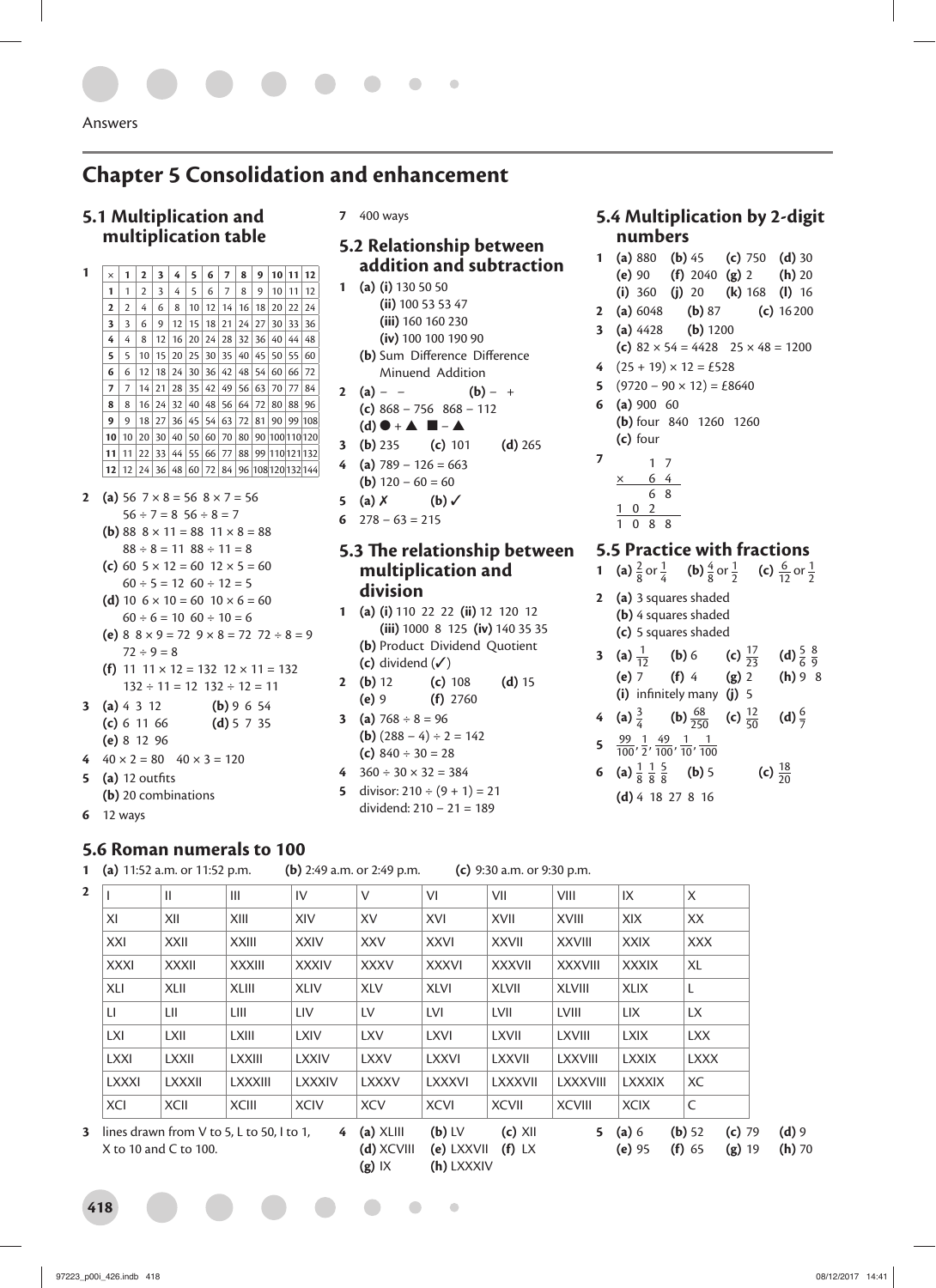**6 (a)** Chapter 1: 24 Chapter 2: 30 pages Chapter 3: 6 pages **(b)** 60 **7 (a)** ✓ **(b)** ✗ **(c)** ✓

# **Chapter 5 test**

| (a) 57    | (b) 130             | (c) 180           |
|-----------|---------------------|-------------------|
| $(d)$ 440 | (e) 720             | $(f)$ 75          |
| $(g)$ 13  | $(h)$ 30            | $(i)$ 32          |
| (a) 7307  | (b) 739             | $(c)$ 9           |
| (d) 55    | (e) 1339            | $(f)$ 2           |
| (a) 3978  | $(b)$ 26 180        | (c) 27            |
| $(a)$ 429 | $(b)$ 3600          |                   |
| $(c)$ 37  | $(d)$ 310           |                   |
| $(a)$ 0   | (b) $\frac{24}{35}$ | (c) $\frac{2}{9}$ |
|           |                     |                   |

| 6 | (a) 6    |                                         | (b) 14                            | $(c)$ 97   |
|---|----------|-----------------------------------------|-----------------------------------|------------|
|   | $(d)$ 42 |                                         | $(e)$ 55                          | $(f)$ 79   |
| 7 |          |                                         | (a) inverse subtrahend difference |            |
|   |          | minuend                                 |                                   |            |
|   |          | ( <b>b</b> ) 32                         | $(c)$ 3760                        | $(d)$ 9000 |
|   | $(e)$ 4  |                                         | (f) 4 5                           |            |
| 8 |          | (a) $220 - 96 = 124$                    |                                   |            |
|   |          | ( <b>b</b> ) $(5 \times 8) \div 4 = 10$ |                                   |            |
|   |          |                                         | (c) $(408 + 65) \times 2 = 946$   |            |

**9** (a)  $42 \times 5 = 210$  (pages) **(b)** 100 − 38 − 53 = 9 (years old) 100 − 38 = 62 (years old) **(c)**  $98 \times 6 + 606 = \text{\textsterling}1194$ **(d)** 36 − 36 ÷ 4 = 27 (balls) **(e)** 288 − (69 − 4) = 223 **(f)** 6 combinations

# **Chapter 6 Introduction to decimals**

#### **6.1 Decimals in life**

- **1 (a)** 112.7 1.8 12.75 2.72 **(b)** 105 106 106 112 113 113 **(c)** 1 2 2 **(d)** 12 13 13 **(e)** 2 3 3
- **2 (a)** 13 20 **(b)** 7 0
	- **(c)** 21 68
- **3** 1.25 m or 1.52 m 34.5 kg or 35.4 kg or 43.5 kg or 45.3 kg or 53.4 kg or 54.3 kg

#### **6.2 Understanding decimals (1)**

- **1** (a)  $\frac{1}{10}$   $\frac{9}{10}$  whole **(b)**  $\frac{3}{10}$   $\frac{4}{10}$   $\frac{3}{10}$ 
	- $(c) < > =$
	- **(d)** 0.1 0.2  $\frac{3}{10}$
	- **(e)** decimals 0.1 zero point one
	- 0.01 zero point zero one 0.001 zero point zero zero one
- **2** 0.25 0.5 0.75
- **3 (a)** 0.7 zero point seven **(b)** 0.16 zero point one six
	- (c) 0.256 zero point two five six
	- **(d)** 0.8 zero point eight
	- **(e)** 0.205 zero point two zero five
	- (f) 0.95 zero point nine five



- **5 (b)**  $\frac{62}{100}$  0.62 zero point six two **(c)**  $\frac{275}{1000}$  0.275 zero point two seven five
	- **(d)**  $\frac{30}{100}$  0.30 or 0.3 zero point three zero or zero point three
- **6** Shafig  $200 \div 10 \times 4 = 80$  (ml)  $200 \div 10 \times 5 = 100$  (ml)
- **7** 12

#### **6.3 Understanding decimals (2)**

|   | Whole       |  |       | Decimal   Decimal |                |                 |
|---|-------------|--|-------|-------------------|----------------|-----------------|
|   | number part |  | point | part              |                |                 |
|   | ThHITO      |  |       |                   |                | $Ts$ $Hs$ $Ths$ |
| 6 | $7 \mid 3$  |  |       |                   | 8 <sup>1</sup> |                 |

- **2 (a)** 0.4 0.5 0.6 0.7 0.8 0.9 **(b)** 5.14 5.15 5.16 5.17 5.18 5.19 **(c)** 8 7.5 7 6.5 6 5.5
- **3 (a)** 0.4 0.7 0.9 **(b)** 1 **(c)** 1 1 **(d)** 10 100 1000 **(e)** 10 10
- **4 (a)** whole number decimal **(b)** 6 7
	- **(c)** 0.2 0.05 0.128
	- **(d)** tens ones tenth hundredths thousandths
	- **(e)** ones ones tenths one hundredths hundredths
- **5 (a)** A **(b)** B **(c)** C **(d)** D
- **6 (a)** 0.065 **(b)** 601.03 **(c)** 400.004
- **7** 93.1 to 93.9 (answers may vary)

#### **6.4 Understanding decimals (3)**

- **1 (a)** 2040.1 **(b)** 1.43 **(c)** 15.045 **(d)** mixed decimals: 5.11 3.03, pure decimals: 0.41 0.8 **(e)** 0.12 0.21
- **2 (b)** 4 4 8
	- **(c)** 8 2 5 7
	- **(d)** 0.1 0.01
- **3 (a)** ✗ **(b)** ✓ **(c)** ✗ **(d)** ✗ **(e)** ✓ **(f)** ✗ **(g)** ✓
- **4 (a)** 639.18 **(b)** 200
	- **(c)** 0.126 0.621 10.26
	- **(d)** 100  $\frac{1}{10}$
	- **(e)** 0.9 1.01
	- **(f)** one hundred

#### **6.5 Understanding decimals (4)**

- **1 (a)** ten point seven nine **(b)** twenty two point zero two three
	- **(c)** nine point three zero four
	- **(d)** zero point zero one zero one
	- **(e)** fourteen point nine zero
	- **(f)** three hundred point three zero three
	- **(g)** 0.17
	- **(h)** 60.98
	- **(i)** 20.002
	- **(j)** 100.375
	- **(k)** 0.8060
	- **(l)** 100.900
- **2** 1 decimal place: 0.9, 24.8, 80.9, 100.9 2 decimal places: 54.32, 0.31, 46.73, 0.18, 9.45, 5.77, 0.07 3 decimal places: 12.976, 1.244, 7.201